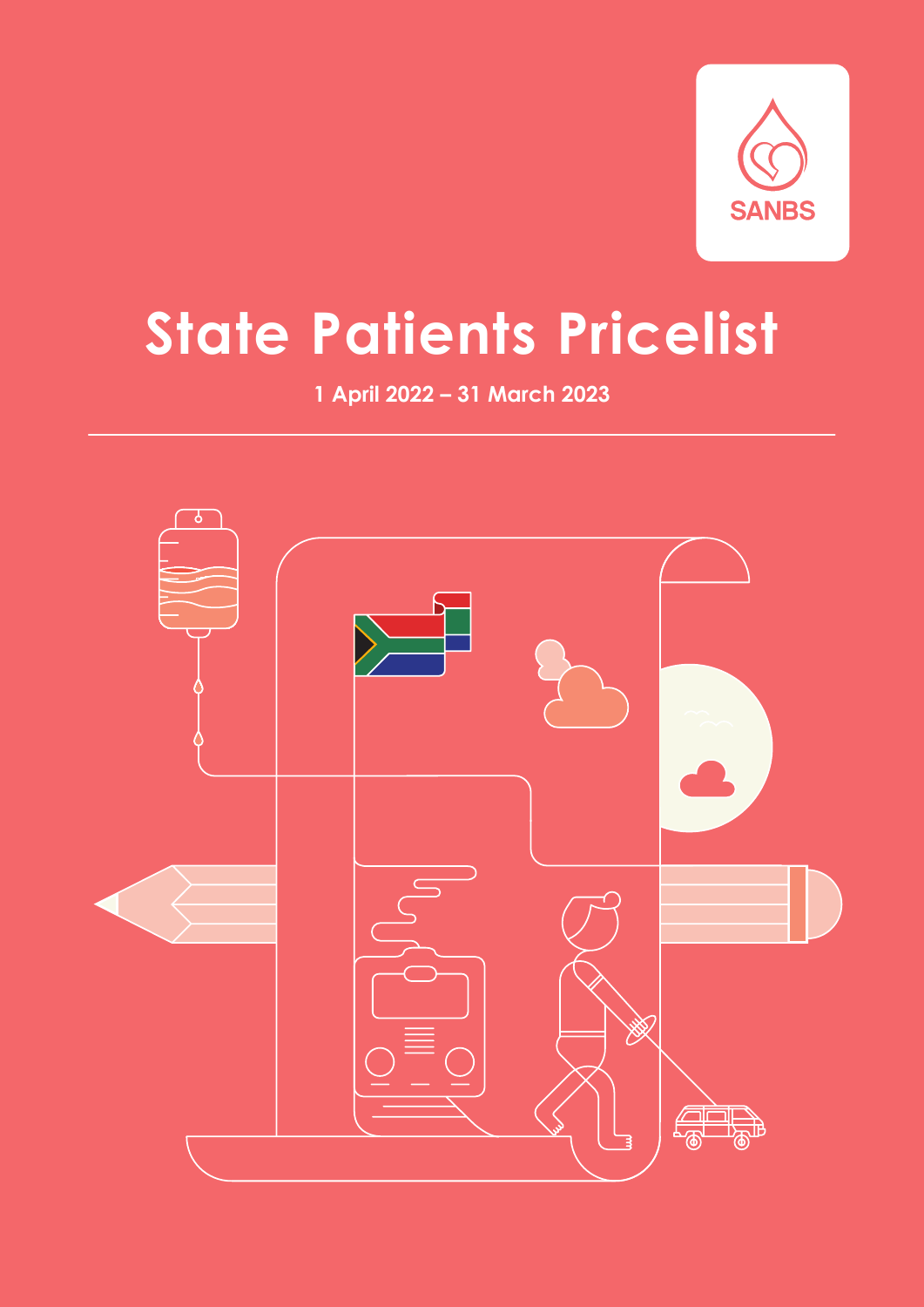| <b>State Diagnostic Pricing 2022-2023</b> |                                           |                        |                        |  |
|-------------------------------------------|-------------------------------------------|------------------------|------------------------|--|
|                                           |                                           | <b>Price Excl. VAT</b> | <b>Price Incl. VAT</b> |  |
| 10580                                     | Packaging                                 | R 91,14                | R 104,82               |  |
| 15016                                     | Low Ionic Reagent 15ml                    | R 182,84               | R 210.27               |  |
| 78004                                     | Whole Blood Reagent                       | R 1 047,66             | R 1 204,81             |  |
| 78012                                     | <b>Buffy Coats</b>                        | R 523,84               | R 602,42               |  |
| 78015                                     | Anti-Human Globulin Polyspecific 15ml     | R 360,28               | R 414,32               |  |
| 78018                                     | Group A1 15ml                             | R 212,89               | R 244,82               |  |
| 78019                                     | Group A2 15ml                             | R 212,88               | R 244,81               |  |
| 78020                                     | Group B 15ml                              | R 212,88               | R 244,81               |  |
| 78461                                     | Anti-D saline tube & slide monoclonal 5ml | R 158,68               | R 182,48               |  |
| 78467                                     | Anti-D IgM+IgG blend Monoclonal 5ml       | R 166,30               | R 191,25               |  |
| 78482                                     | Lyoph. Bromelin tube & microwell 5ml      | R 81,81                | R 94.08                |  |
| 78484                                     | Antibody positive control serum 5ml       | R 87,64                | R 100,78               |  |
| 78487                                     | AB serum 20ml                             | R 359,40               | R 413,31               |  |
| 78510                                     | Pooled screen cells - 5ml                 | R 109,81               | R 126,28               |  |
| 78518                                     | Panel cell set 9 x 5ml                    | R 1 464.30             | R 1 683.94             |  |
| 78519                                     | Group O Rh Positive (R1 R2) 15ml          | R 236,66               | R 272,16               |  |
| 78521                                     | Group Or 15ml                             | R 236.66               | R 272,16               |  |
| 78522                                     | Group O Screen 1 Cells 15ml               | R 299,86               | R 344,84               |  |
| 78523                                     | Group O Screen 2 Cells 15ml               | R 299,86               | R 344,84               |  |
| 78524                                     | Panel cell set 9 x 15ml                   | R 2078,32              | R 2 390,07             |  |
| 78525                                     | Sensitized cells 15ml                     | R 297.99               | R 342.68               |  |
| 78529                                     | Anti-A Monoclonal 15ml                    | R 267,36               | R 307,47               |  |
| 78530                                     | Anti-B Monoclonal 15ml                    | R 267,36               | R 307,47               |  |
| 78531                                     | Anti A.B Monoclonal 15ml                  | R 268,03               | R 308.24               |  |
| 78536                                     | <b>Screening Cells Pooled</b>             | R 268,03               | R 308,24               |  |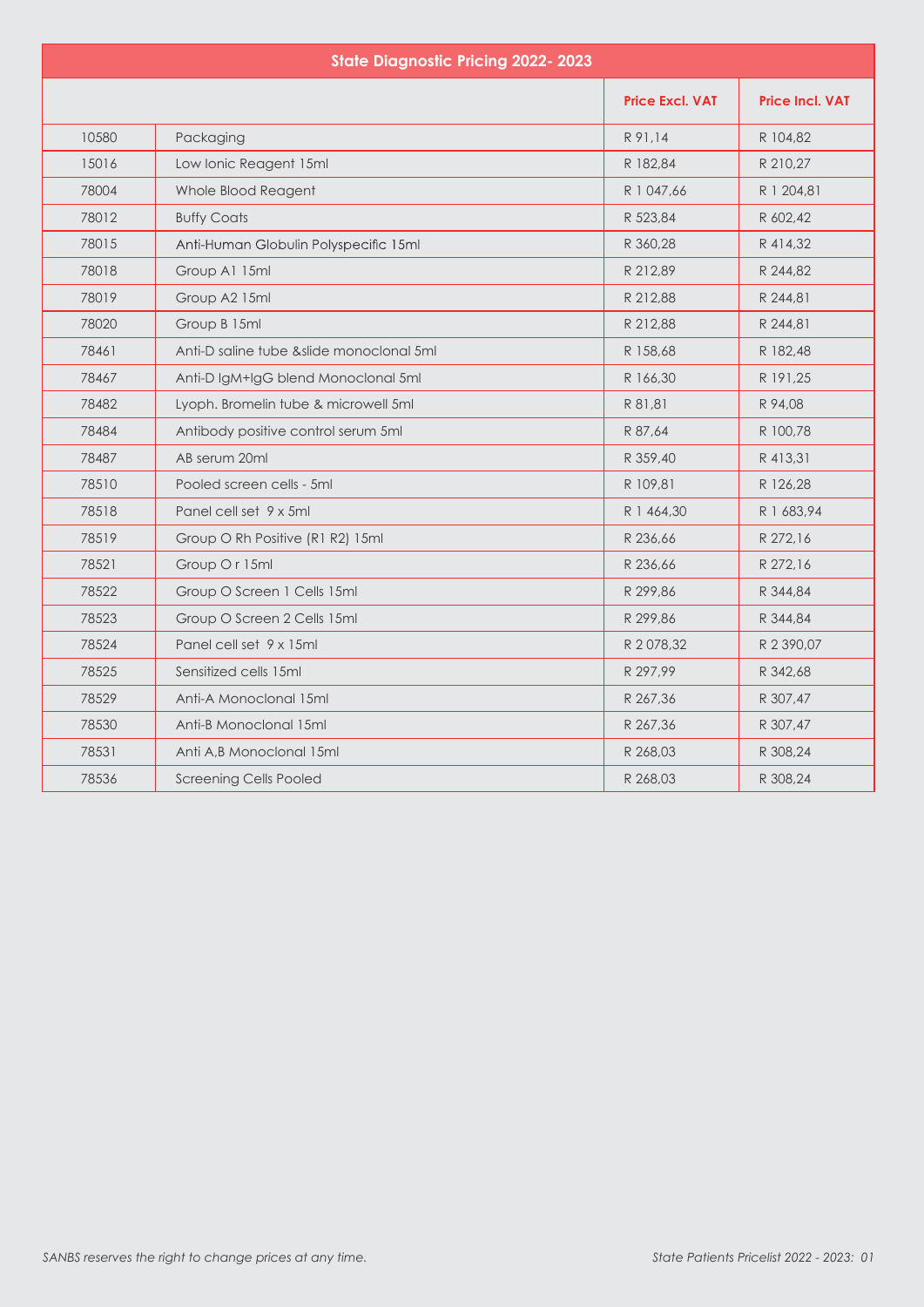| <b>Blood and Platelet Productions</b> |                    |                                    |                        |                        |
|---------------------------------------|--------------------|------------------------------------|------------------------|------------------------|
| <b>Red Cells</b>                      |                    |                                    |                        |                        |
| <b>SANBS-BHF</b><br><b>Codes</b>      | <b>Nappi Codes</b> | <b>Descriptions</b>                | <b>Price Excl. VAT</b> | <b>Price Incl. VAT</b> |
| 78040                                 | 708800-001         | Red Cell Concentrate               | R1961.12               | R 2 255.29             |
| 78051                                 | 708802-001         | Red Cell Conc. Leucocyte Depleted  | R 3 204.37             | R 3 685,02             |
| 78043                                 | 708803-001         | Red Cell Conc. Paed. Leucodepleted | R 1 812,42             | R 2084,29              |

| <b>Platelets</b>                 |                    |                                       |                        |                        |
|----------------------------------|--------------------|---------------------------------------|------------------------|------------------------|
| <b>SANBS-BHF</b><br><b>Codes</b> | <b>Nappi Codes</b> | <b>Descriptions</b>                   | <b>Price Excl. VAT</b> | <b>Price Incl. VAT</b> |
| 78124                            | 708804-001         | Platelet Conc. Single Donor Apherisis | R 11 366.04            | R 13 070.95            |
| 78127                            | 708808-001         | Platelet Concentrate (Paediatric)     | R 2493.56              | R 2867.59              |
| 78122                            | 708806-001         | <b>Platelet Concentrate Pooled</b>    | R 8 262.38             | R 9 501.73             |

| <b>Whole Blood</b>               |                    |                                |                        |                        |
|----------------------------------|--------------------|--------------------------------|------------------------|------------------------|
| <b>SANBS-BHF</b><br><b>Codes</b> | <b>Nappi Codes</b> | <b>Descriptions</b>            | <b>Price Excl. VAT</b> | <b>Price Incl. VAT</b> |
| 78001                            | 708807-001         | Whole Blood                    | R 2 171.82             | R 2 497,60             |
| 78059                            | 708809-001         | Whole Blood Leucocyte Depleted | R 3 415,09             | R 3 927,36             |

| Plasma                           |                    |                                                   |                        |                        |
|----------------------------------|--------------------|---------------------------------------------------|------------------------|------------------------|
| <b>SANBS-BHF</b><br><b>Codes</b> | <b>Nappi Codes</b> | <b>Descriptions</b>                               | <b>Price Excl. VAT</b> | <b>Price Incl. VAT</b> |
| 78103                            | 708811-001         | Cryoprecipitate (Fibrinogen Rich)                 | R 1 108.48             | R 1 274.75             |
| 78174                            | 708812-001         | Frozen Plasma - Cryo Poor Donor Retested          | R 1 265.67             | R 1 455,52             |
| 78179                            | 716662-001         | Fresh Frozen Plasma - Donor Retested (Paediatric) | R 911.15               | R 1 047.83             |
| 78176                            | 708813-001         | Fresh Frozen Plasma - Donor Retested              | R 1, 568,87            | R 1 804.20             |

| <b>Blood and Administration Sets</b> |                    |                                     |                        |                        |
|--------------------------------------|--------------------|-------------------------------------|------------------------|------------------------|
| <b>SANBS-BHF</b><br><b>Codes</b>     | <b>Nappi Codes</b> | <b>Descriptions</b>                 | <b>Price Excl. VAT</b> | <b>Price Incl. VAT</b> |
| 78199                                | 440415-002         | Blood Filters: 1 Unit               | R 1 140.02             | R 1 311.03             |
| 78200                                | 406059-001         | Blood Filters: 2 Units              | R 2 185.65             | R 2 513.50             |
| 78197                                | 628761-001         | Platelet Filter 3 - 6 Unit PL2VAE   | R 2 110.37             | R 2 426.92             |
| 78201                                | 470471-001         | Set, Blood and Plasma Recipient Set | R 24.29                | R 27.93                |
| 78202                                | 470474-001         | Set, Platelet Recipient             | R 114.64               | R 131,84               |
| 78609                                |                    | Cryopreservation Bag                | R 924.43               | R 1 061.94             |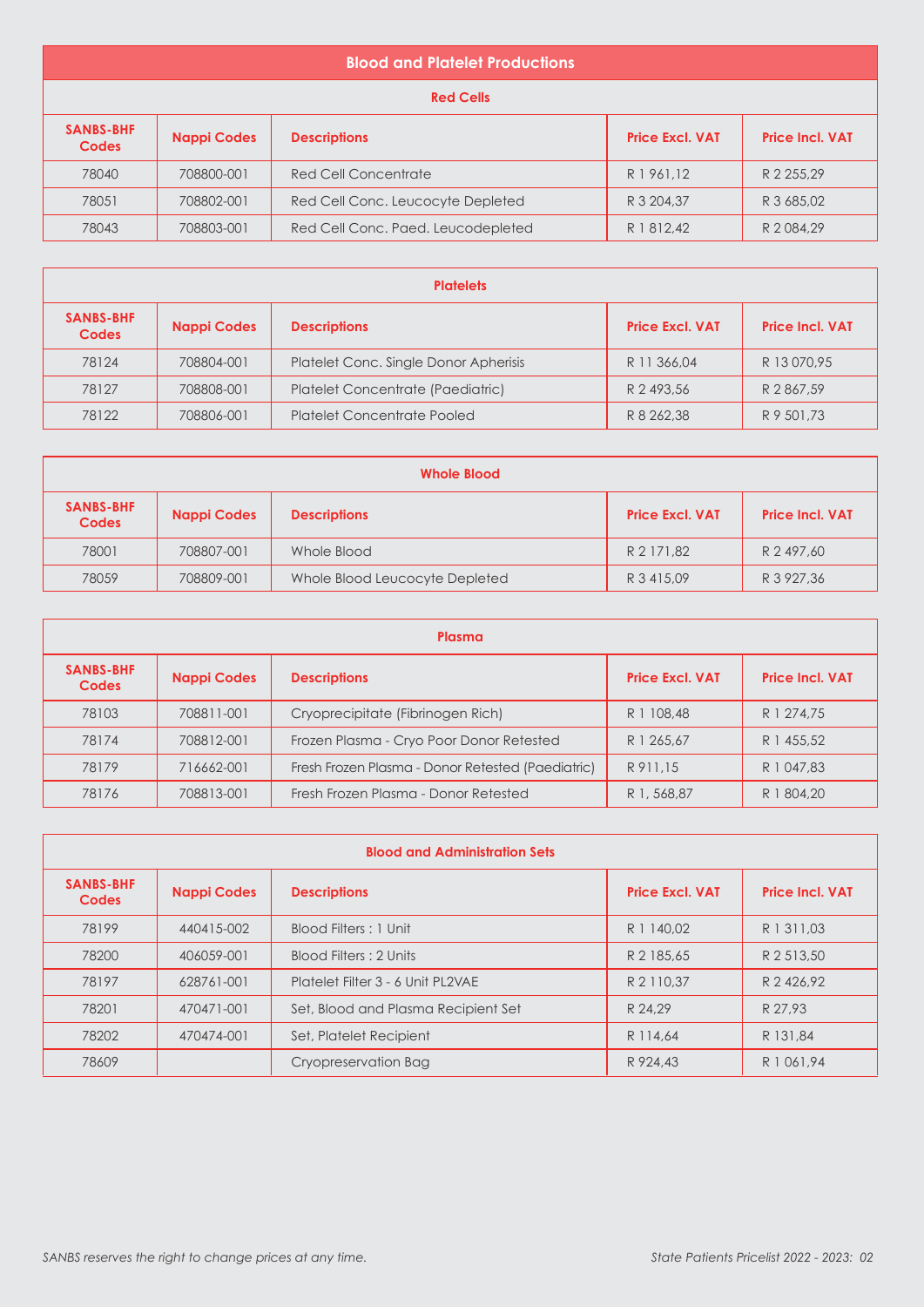## **Blood and Platelet Productions (continued)**

**Additional Services and Surcharges**

| <b>SANBS-BHF</b><br><b>Codes</b> | <b>Nappi Codes</b> | <b>Descriptions</b>              | <b>Price Excl. VAT</b> | <b>Price Incl. VAT</b> |
|----------------------------------|--------------------|----------------------------------|------------------------|------------------------|
| 78050                            |                    | Irradiation Fee                  | R 420,64               | R 483,73               |
| 10210                            |                    | <b>Transfusion Crossmatch</b>    | R 872,63               | R 1 003,52             |
| 10333                            |                    | Type and Screen                  | R 390.76               | R 449,37               |
| 78400                            |                    | Routine Collection Fee           | R 213,51               | R 245,54               |
| 78401                            |                    | Routine Delivery Fee             | R 213,50               | R 245,52               |
| 78402                            |                    | Emergency Round Trip             | R 1 453,57             | R 1 671,60             |
| 78406                            |                    | After Hours                      | R 440,94               | R 507,08               |
| 78409                            |                    | <b>Blood Return Basis</b>        | R 215,92               | R 248,31               |
| 78410                            |                    | <b>Emergency Cross-Match</b>     | R 164,42               | R 189,09               |
| 78413                            |                    | Rare Donation                    | R 1 505,46             | R 1 731,28             |
| 78417                            |                    | <b>Emergency Blood Surcharge</b> | R 196,17               | R 225,60               |

| <b>Pathology Services</b>        |                    |                                                                           |                        |                        |
|----------------------------------|--------------------|---------------------------------------------------------------------------|------------------------|------------------------|
| <b>SANBS-BHF</b><br><b>Codes</b> | <b>Nappi Codes</b> | <b>Descriptions</b>                                                       | <b>Price Excl. VAT</b> | <b>Price Incl. VAT</b> |
| 3709                             | 3709               | Antibody Screen/Antiglobulin Test (DAT & IAT)                             | R 45.37                | R 52,17                |
| 3710                             | 3710               | Antibody Titration                                                        | R 89.73                | R 103.19               |
| 3712                             | 3712               | Antibody Identification                                                   | R 105,30               | R 121,09               |
| 3764                             | 3764               | Grouping: A B O Antigen                                                   | R 44,81                | R 51,53                |
| 3765                             | 3765               | Grouping: Rh Antigen                                                      | R 44,81                | R 51,53                |
| 3816                             | 3816               | T and B Cells EAC Markers                                                 | R 262.97               | R 302.42               |
| 3834                             | 3834               | Red Cell Rh Phenotype                                                     | R 123.42               | R 141.94               |
| 4426                             | 4426               | HLA Typ. Low Res Class I DNA-PCR per loc                                  | R 1 246.47             | R 1 433,44             |
| 4427                             | 4427               | HLA Low Res Class II PCR/DNA Locus DQB/DRB1                               | R 922.23               | R 1 060,57             |
| 4522                             | 4522               | Alpha Feto Protein (AFP): Amnio Fluid                                     | R 154,78               | R 178,00               |
| 4601                             | 4601               | Panel Typing: Antibody Class I 4601                                       | R 448,66               | R 515,96               |
| 4602                             | 4602               | Panel Typing: Antibody Det.: Class II                                     | R 548,52               | R 630,79               |
| 4604                             | 4604               | <b>HLA Class I</b>                                                        | R 648,03               | R 745,24               |
| 4605                             | 4605               | <b>HLA Class II Typing Serology</b>                                       | R 648,03               | R 745,24               |
| 4607                             | 4607               | Crossmatching T-cells 4607                                                | R 224.39               | R 258,05               |
| 4608                             | 4608               | Crossmatching B-cells 4608                                                | R 473,68               | R 544,73               |
| 4750                             | 4750               | Cell Culture, Blood/Cord Blood                                            | R 191,47               | R 220,20               |
| 4751                             | 4751               | Cell Culture, Products of Conception/Amniotic<br>Fluid                    | R 573,42               | R 660,59               |
| 4754                             | 4754               | Karyotyping, Blood/Cord Blood                                             | R 1 723,27             | R 1 981,76             |
| 4755                             | 4755               | Karyotyping, Amniotic Fluid/Chorionic Villus<br>Sample/Prod of Conception | R 3 446,43             | R 3 963,39             |
| 4757                             | 4757               | Additional Analysis, Mosaicism/Staining<br>Procedure                      | R 893,55               | R 1 027,58             |